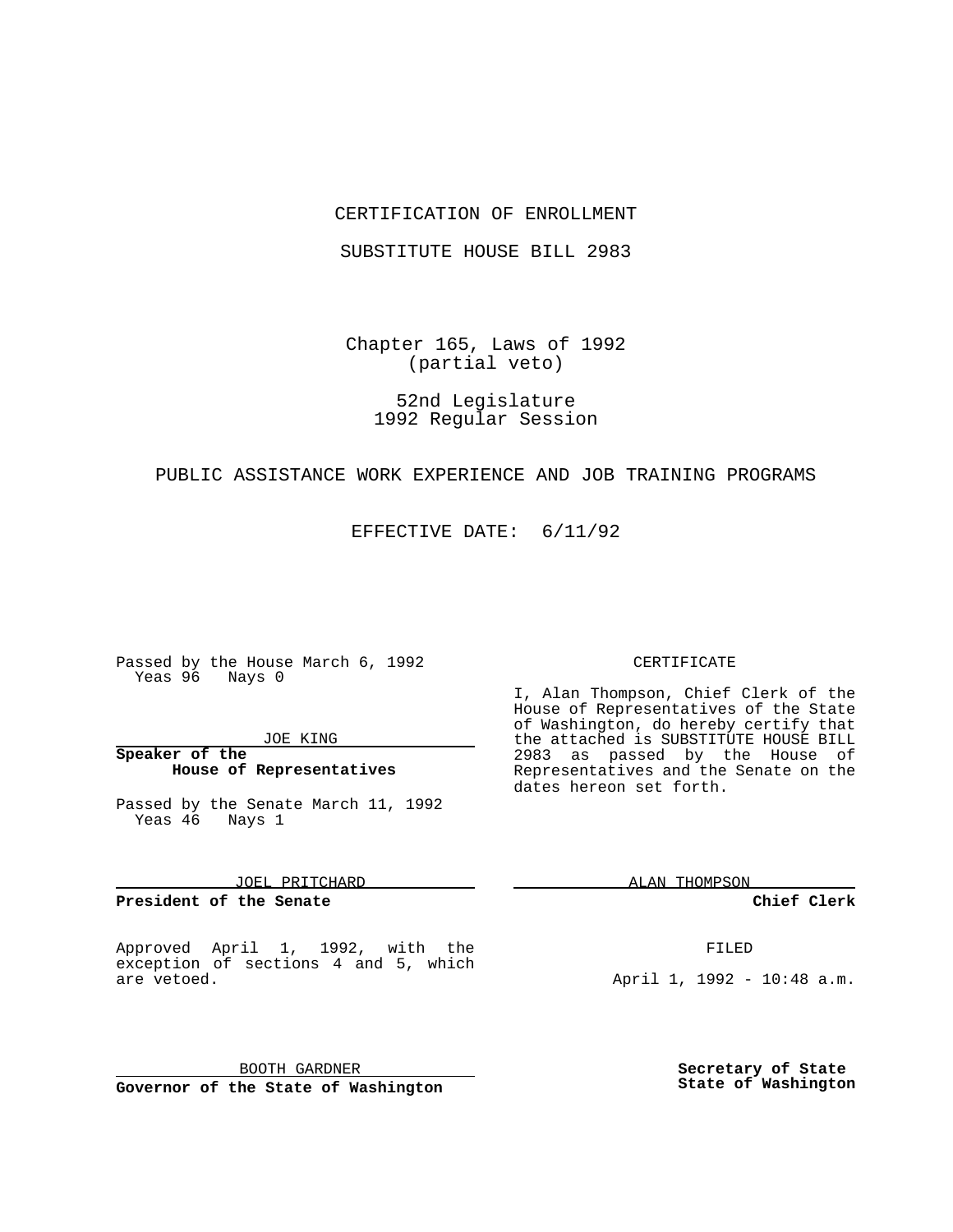# **SUBSTITUTE HOUSE BILL 2983** \_\_\_\_\_\_\_\_\_\_\_\_\_\_\_\_\_\_\_\_\_\_\_\_\_\_\_\_\_\_\_\_\_\_\_\_\_\_\_\_\_\_\_\_\_\_\_

\_\_\_\_\_\_\_\_\_\_\_\_\_\_\_\_\_\_\_\_\_\_\_\_\_\_\_\_\_\_\_\_\_\_\_\_\_\_\_\_\_\_\_\_\_\_\_

Passed Legislature - 1992 Regular Session

**State of Washington 52nd Legislature 1992 Regular Session By** House Committee on Appropriations (originally sponsored by Representatives Locke, H. Sommers and D. Sommers)

Read first time 03/02/92.

1 AN ACT Relating to job training or work experience for public 2 assistance recipients; amending RCW 74.04.005 and 74.25.020; creating 3 new sections; providing an effective date; and declaring an emergency.

4 BE IT ENACTED BY THE LEGISLATURE OF THE STATE OF WASHINGTON:

5 **Sec. 1.** RCW 74.04.005 and 1991 sp.s. c 10 s 1 are each amended to 6 read as follows:

7 For the purposes of this title, unless the context indicates 8 otherwise, the following definitions shall apply:

 (1) "Public assistance" or "assistance"--Public aid to persons in need thereof for any cause, including services, medical care, assistance grants, disbursing orders, work relief, general assistance and federal-aid assistance.

13 (2) "Department"--The department of social and health services.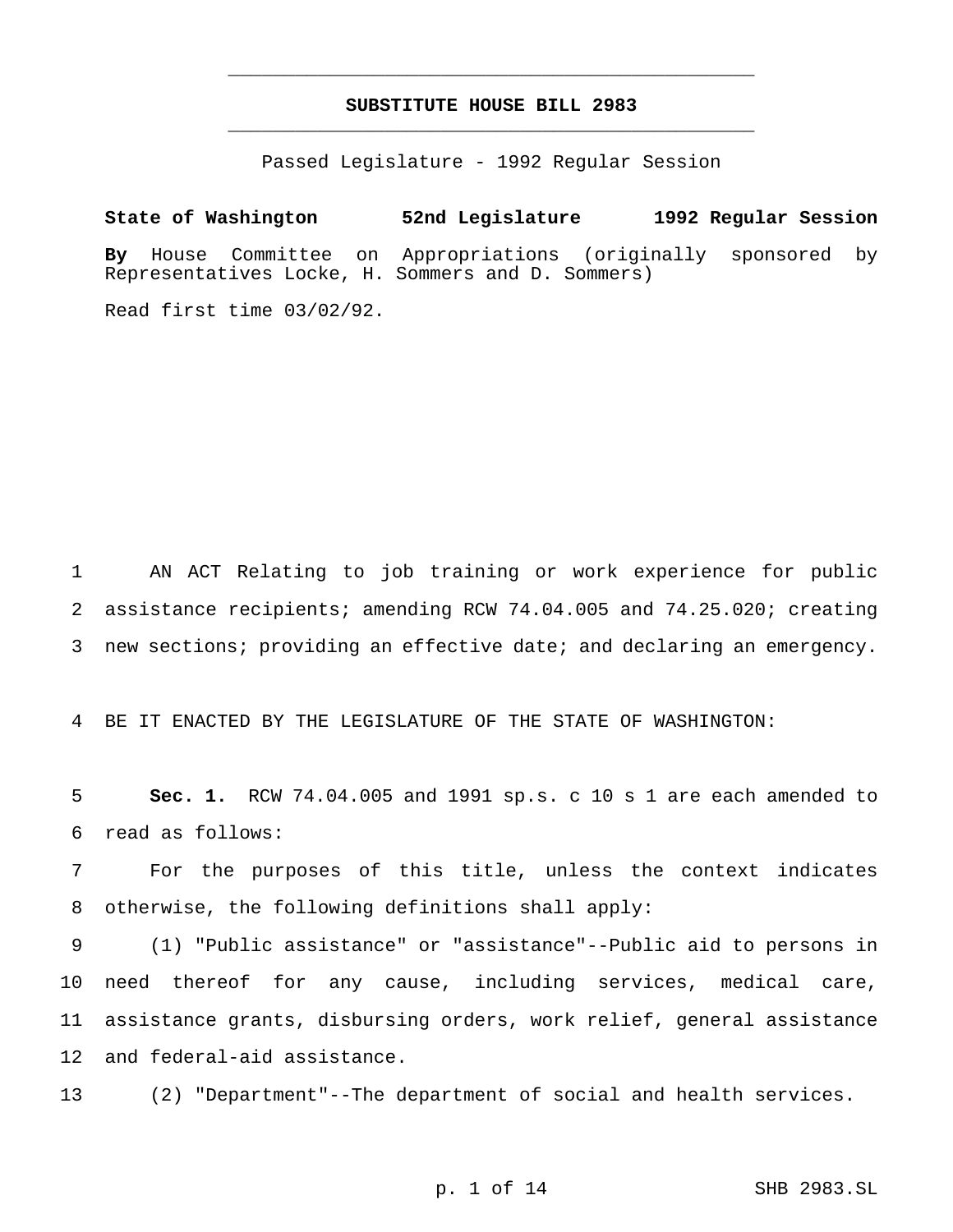(3) "County or local office"--The administrative office for one or more counties or designated service areas.

 (4) "Director" or "secretary" means the secretary of social and health services.

 (5) "Federal-aid assistance"--The specific categories of assistance for which provision is made in any federal law existing or hereafter passed by which payments are made from the federal government to the state in aid or in respect to payment by the state for public assistance rendered to any category of needy persons for which provision for federal funds or aid may from time to time be made, or a federally administered needs-based program.

(6)(a) "General assistance"--Aid to persons in need who:

 (i) Are not eligible to receive federal-aid assistance, other than food stamps and medical assistance; however, an individual who refuses or fails to cooperate in obtaining federal-aid assistance, without good cause, is not eligible for general assistance;

(ii) Are either:

 (A) Pregnant: PROVIDED, That need is based on the current income and resource requirements of the federal aid to families with dependent children program: PROVIDED FURTHER, That during any period in which an aid for dependent children employable program is not in operation, only those pregnant women who are categorically eligible for medicaid are eligible for general assistance; or

24 (B) Subject to section 2 of this act, incapacitated from gainful employment by reason of bodily or mental infirmity that will likely continue for a minimum of ninety days as determined by the department.

27 (C) Persons who are unemployable due to alcohol or drug addiction are not eligible for general assistance. Persons receiving general assistance on July 26, 1987, or becoming eligible for such assistance thereafter, due to an alcohol or drug-related incapacity, shall be SHB 2983.SL p. 2 of 14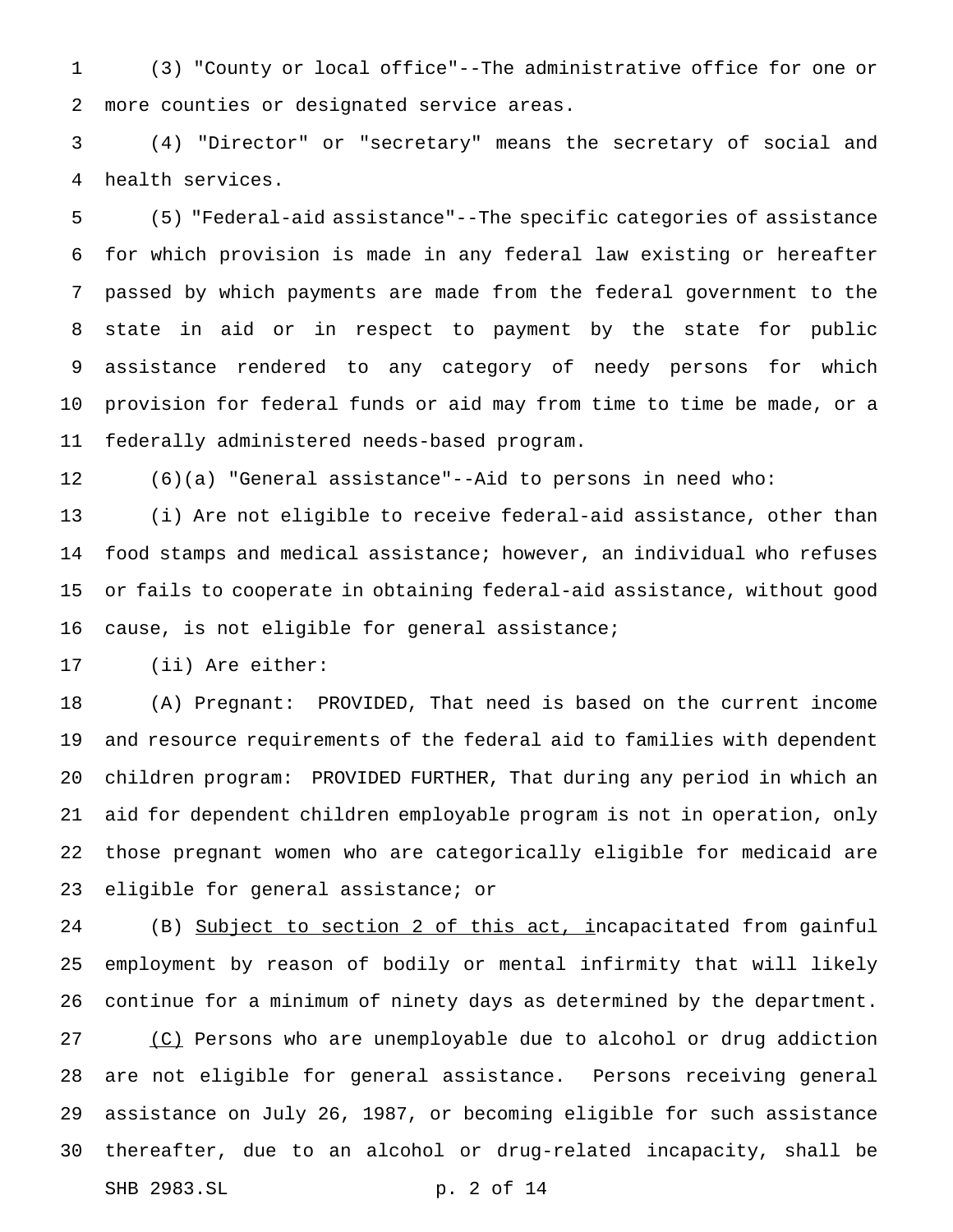referred to appropriate assessment, treatment, shelter, or supplemental security income referral services as authorized under chapter 74.50 RCW. Referrals shall be made at the time of application or at the time of eligibility review. Alcoholic and drug addicted clients who are receiving general assistance on July 26, 1987, may remain on general assistance if they otherwise retain their eligibility until they are 7 assessed for services under chapter 74.50 RCW. ((This)) Subsection (6)(a)(ii)(B) of this section shall not be construed to prohibit the department from granting general assistance benefits to alcoholics and drug addicts who are incapacitated due to other physical or mental conditions that meet the eligibility criteria for the general assistance program;

 (iii) Are citizens or aliens lawfully admitted for permanent residence or otherwise residing in the United States under color of law; and

 (iv) Have furnished the department their social security account number. If the social security account number cannot be furnished because it has not been issued or is not known, an application for a number shall be made prior to authorization of assistance, and the social security number shall be provided to the department upon receipt.

 (b) Notwithstanding the provisions of subsection (6)(a)(i), (ii), and (c) of this section, general assistance shall be provided to the following recipients of federal-aid assistance:

 (i) Recipients of supplemental security income whose need, as defined in this section, is not met by such supplemental security income grant because of separation from a spouse; or

 (ii) To the extent authorized by the legislature in the biennial appropriations act, to recipients of aid to families with dependent children whose needs are not being met because of a temporary reduction

p. 3 of 14 SHB 2983.SL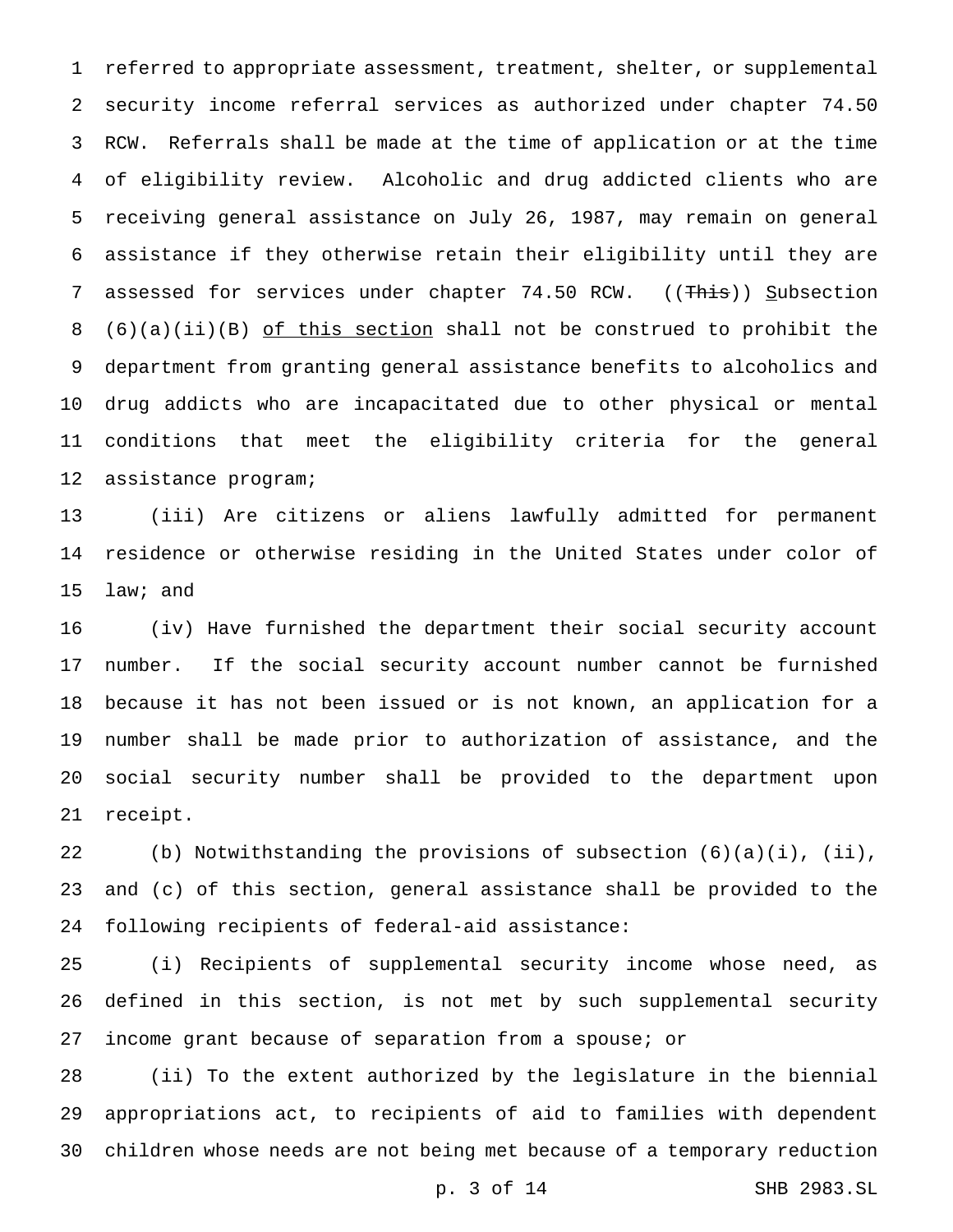in monthly income below the entitled benefit payment level caused by loss or reduction of wages or unemployment compensation benefits or some other unforeseen circumstances. The amount of general assistance authorized shall not exceed the difference between the entitled benefit payment level and the amount of income actually received.

 (c) General assistance shall be provided only to persons who are not members of assistance units receiving federal aid assistance, except as provided in subsection (6)(a)(ii)(A) and (b) of this section, and will accept available services which can reasonably be expected to enable the person to work or reduce the need for assistance unless there is good cause to refuse. Failure to accept such services shall result in termination until the person agrees to cooperate in accepting such services and subject to the following maximum periods of ineligibility after reapplication:

(i) First failure: One week;

16 (ii) Second failure within six months: One month;

(iii) Third and subsequent failure within one year: Two months.

 (d) The department shall adopt by rule medical criteria for general assistance eligibility to ensure that eligibility decisions are consistent with statutory requirements and are based on clear, objective medical information.

 (e) The process implementing the medical criteria shall involve consideration of opinions of the treating or consulting physicians or health care professionals regarding incapacity, and any eligibility decision which rejects uncontroverted medical opinion must set forth clear and convincing reasons for doing so.

 (f) Recipients of general assistance based upon a finding of incapacity from gainful employment who remain otherwise eligible shall not have their benefits terminated absent a clear showing of material improvement in their medical or mental condition or specific error in SHB 2983.SL p. 4 of 14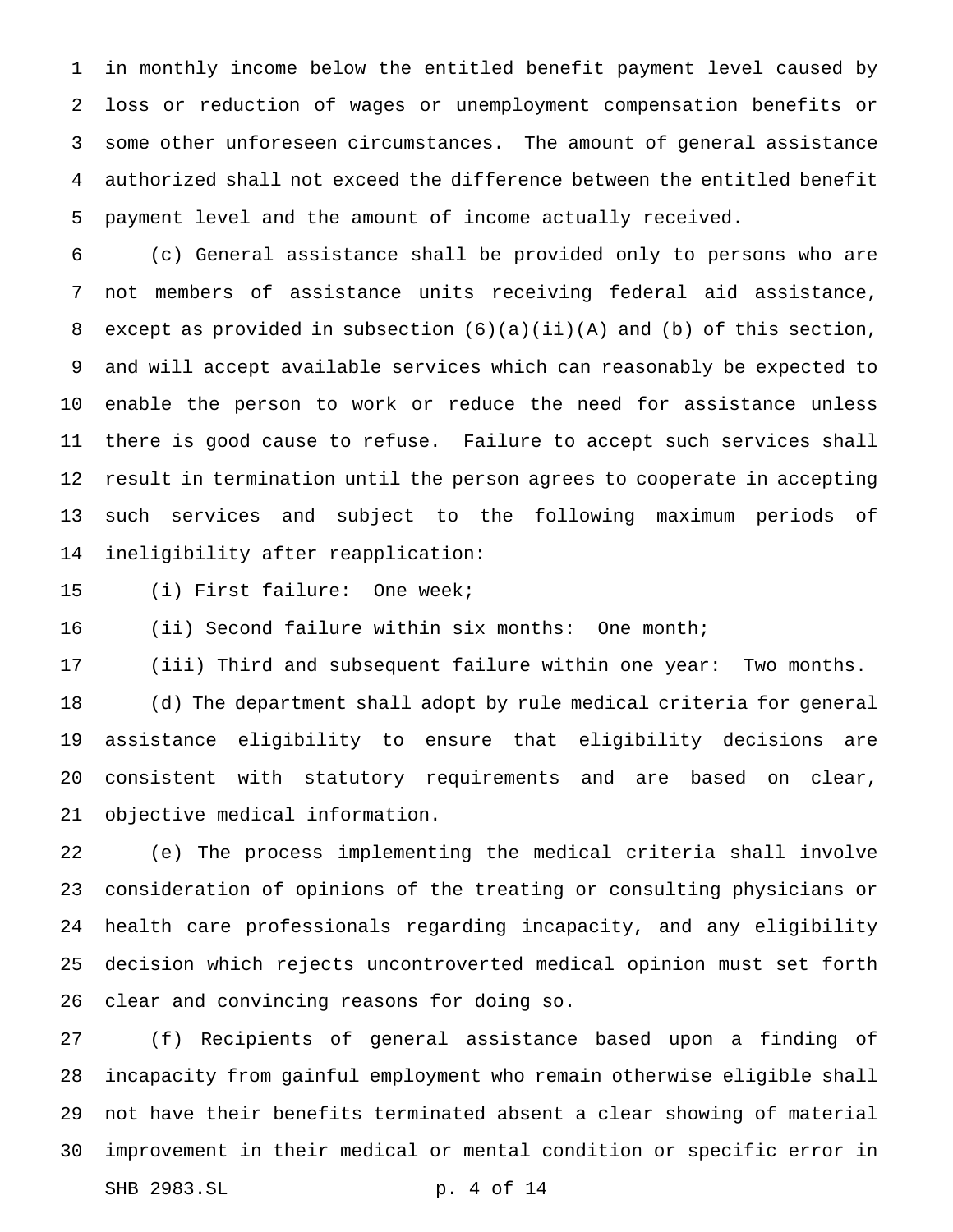the prior determination that found the recipient eligible by reason of incapacitation. Recipients of general assistance based upon pregnancy who relinquish their child for adoption, remain otherwise eligible, and are not eligible to receive benefits under the federal aid to families with dependent children program shall not have their benefits terminated until the end of the month in which the period of six weeks following the birth of the recipient's child falls. Recipients of the federal aid to families with dependent children program who lose their eligibility solely because of the birth and relinquishment of the qualifying child may receive general assistance through the end of the month in which the period of six weeks following the birth of the child falls.

 (7) "Applicant"--Any person who has made a request, or on behalf of whom a request has been made, to any county or local office for assistance.

 (8) "Recipient"--Any person receiving assistance and in addition those dependents whose needs are included in the recipient's assistance.

 (9) "Standards of assistance"--The level of income required by an applicant or recipient to maintain a level of living specified by the department.

 (10) "Resource"--Any asset, tangible or intangible, owned by or available to the applicant at the time of application, which can be applied toward meeting the applicant's need, either directly or by conversion into money or its equivalent: PROVIDED, That an applicant may retain the following described resources and not be ineligible for public assistance because of such resources.

 (a) A home, which is defined as real property owned and used by an applicant or recipient as a place of residence, together with a reasonable amount of property surrounding and contiguous thereto, which

p. 5 of 14 SHB 2983.SL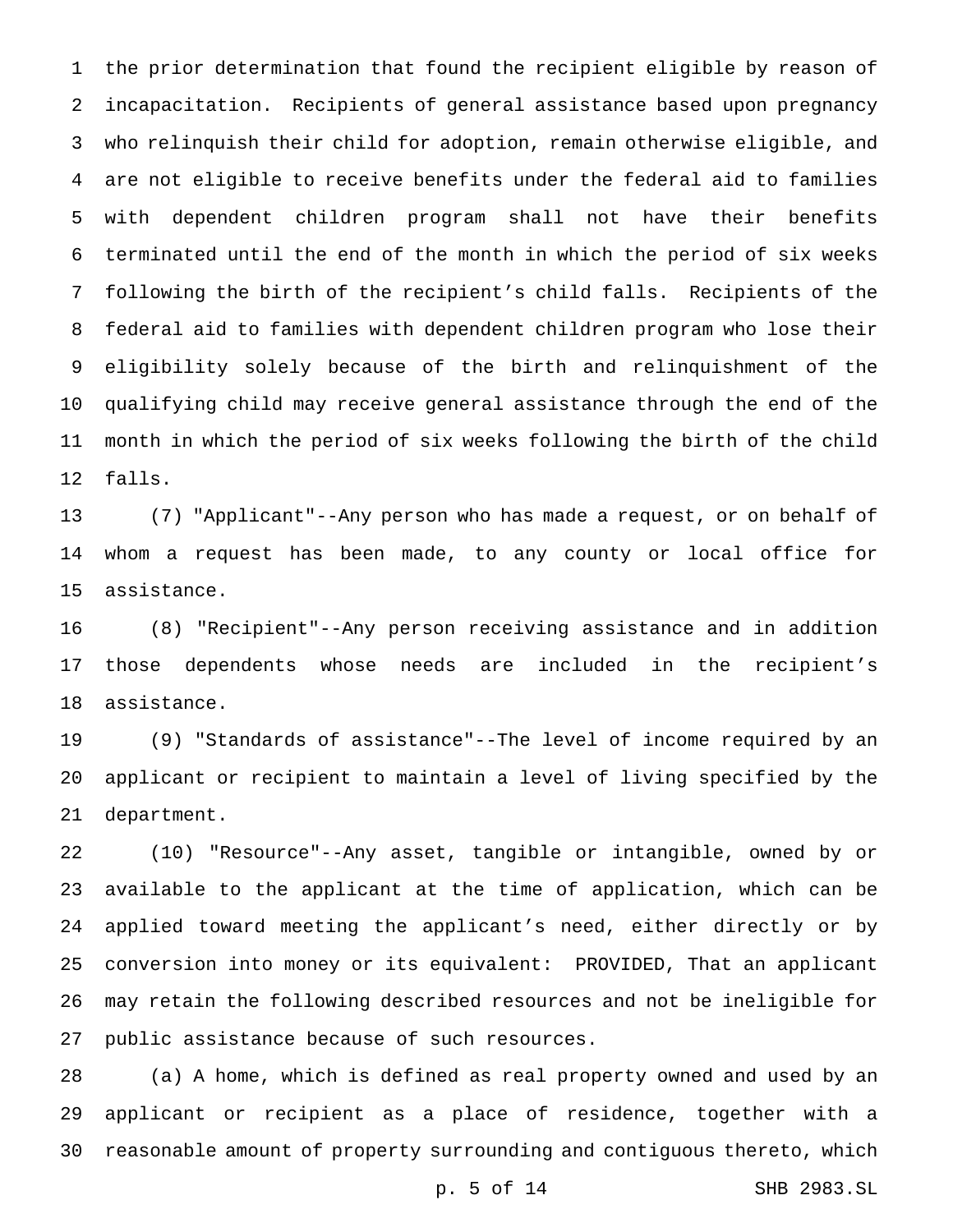is used by and useful to the applicant. Whenever a recipient shall cease to use such property for residential purposes, either for himself or his dependents, the property shall be considered as a resource which can be made available to meet need, and if the recipient or his dependents absent themselves from the home for a period of ninety consecutive days such absence, unless due to hospitalization or health reasons or a natural disaster, shall raise a rebuttable presumption of abandonment: PROVIDED, That if in the opinion of three physicians the recipient will be unable to return to the home during his lifetime, and the home is not occupied by a spouse or dependent children or disabled sons or daughters, such property shall be considered as a resource which can be made available to meet need.

 (b) Household furnishings and personal effects and other personal property having great sentimental value to the applicant or recipient, as limited by the department consistent with limitations on resources and exemptions for federal aid assistance.

 (c) A motor vehicle, other than a motor home, used and useful having an equity value not to exceed one thousand five hundred dollars. (d) All other resources, including any excess of values exempted, not to exceed one thousand dollars or other limit as set by the department, to be consistent with limitations on resources and exemptions necessary for federal aid assistance.

 (e) Applicants for or recipients of general assistance may retain the following described resources in addition to exemption for a motor vehicle or home and not be ineligible for public assistance because of such resources:

 (i) Household furnishings, personal effects, and other personal 28 property having great sentimental value to the applicant or recipient; (ii) Term and burial insurance for use of the applicant or recipient;

SHB 2983.SL p. 6 of 14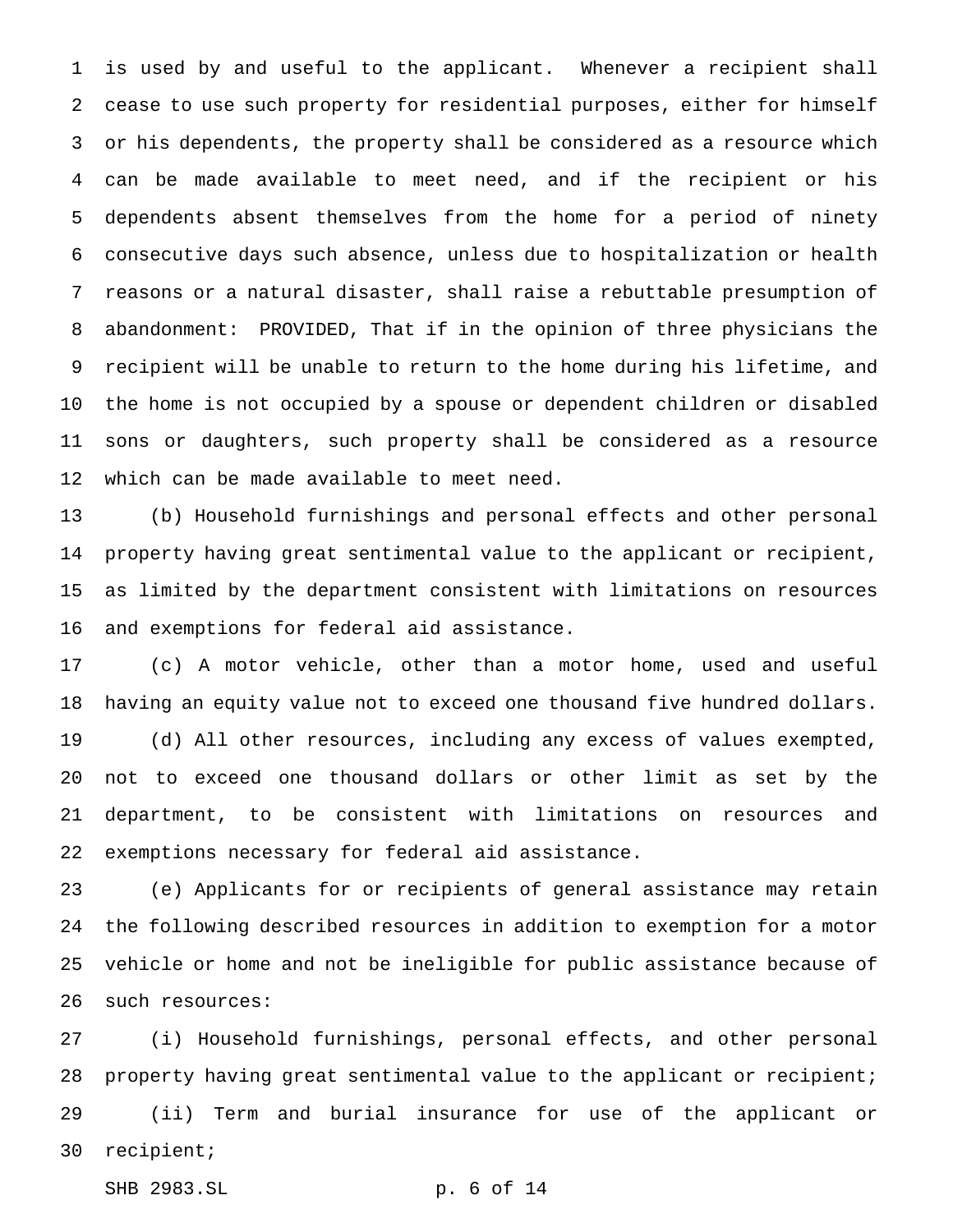(iii) Life insurance having a cash surrender value not exceeding 2 one thousand five hundred dollars; and

 (iv) Cash, marketable securities, and any excess of values above one thousand five hundred dollars equity in a vehicle and above one thousand five hundred dollars in cash surrender value of life insurance, not exceeding one thousand five hundred dollars for a single person or two thousand two hundred fifty dollars for a family unit of two or more. The one thousand dollar limit in subsection (10)(d) of this section does not apply to recipients of or applicants for general assistance.

 (f) If an applicant for or recipient of public assistance possesses property and belongings in excess of the ceiling value, such value shall be used in determining the need of the applicant or recipient, except that: (i) The department may exempt resources or income when the income and resources are determined necessary to the applicant's or recipient's restoration to independence, to decrease the need for public assistance, or to aid in rehabilitating the applicant or recipient or a dependent of the applicant or recipient; and (ii) the department may provide grant assistance for a period not to exceed nine months from the date the agreement is signed pursuant to this section to persons who are otherwise ineligible because of excess real property owned by such persons when they are making a good faith effort to dispose of that property: PROVIDED, That:

 (A) The applicant or recipient signs an agreement to repay the lesser of the amount of aid received or the net proceeds of such sale; (B) If the owner of the excess property ceases to make good faith efforts to sell the property, the entire amount of assistance may become an overpayment and a debt due the state and may be recovered pursuant to RCW 43.20B.630;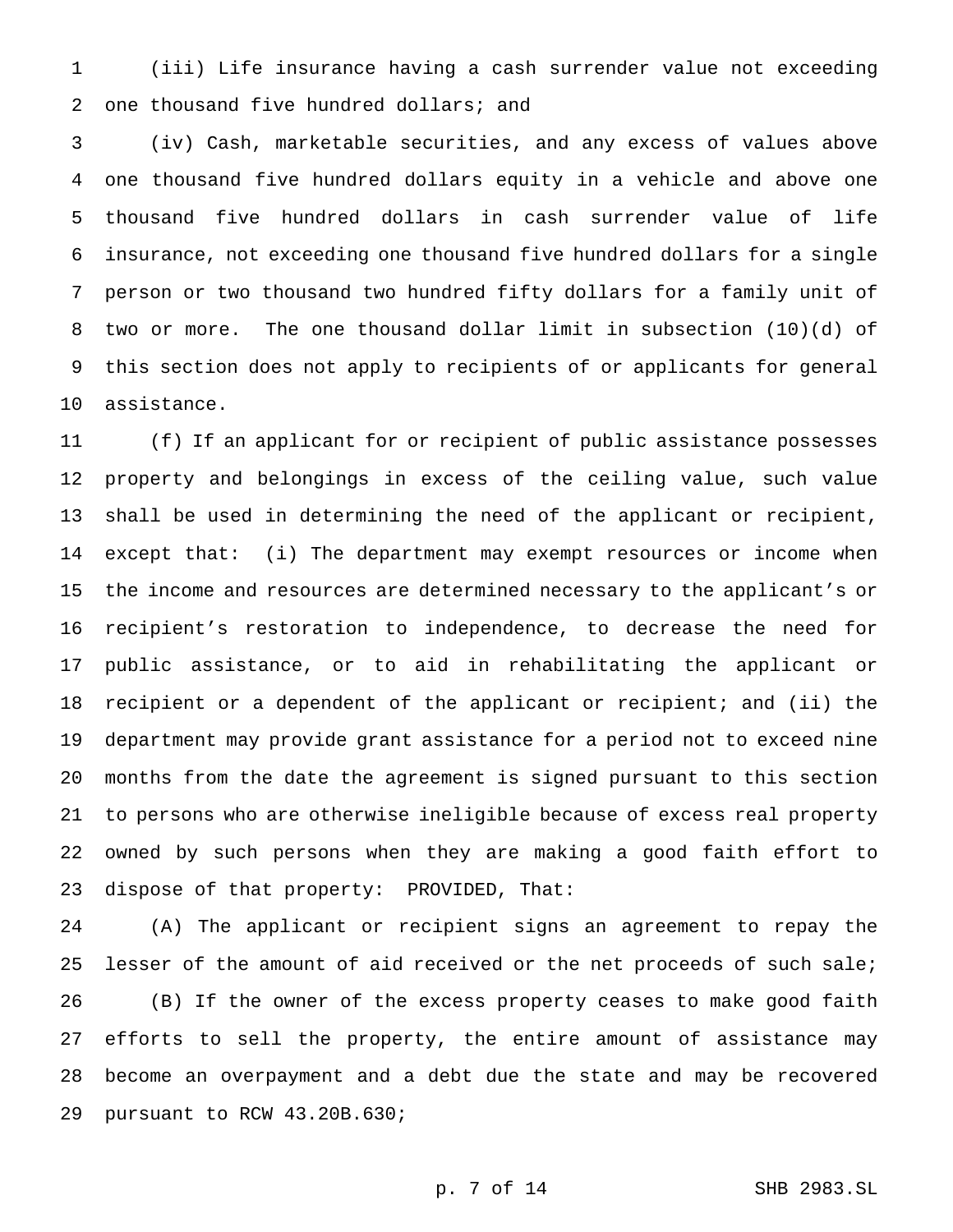(C) Applicants and recipients are advised of their right to a fair hearing and afforded the opportunity to challenge a decision that good faith efforts to sell have ceased, prior to assessment of an overpayment under this section; and

 (D) At the time assistance is authorized, the department files a lien without a sum certain on the specific property.

 (11) "Income"--(a) All appreciable gains in real or personal property (cash or kind) or other assets, which are received by or become available for use and enjoyment by an applicant or recipient during the month of application or after applying for or receiving public assistance. The department may by rule and regulation exempt income received by an applicant for or recipient of public assistance which can be used by him to decrease his need for public assistance or to aid in rehabilitating him or his dependents, but such exemption shall not, unless otherwise provided in this title, exceed the exemptions of resources granted under this chapter to an applicant for public assistance. In determining the amount of assistance to which an applicant or recipient of aid to families with dependent children is entitled, the department is hereby authorized to disregard as a resource or income the earned income exemptions consistent with federal requirements. The department may permit the above exemption of earnings of a child to be retained by such child to cover the cost of special future identifiable needs even though the total exceeds the exemptions or resources granted to applicants and recipients of public assistance, but consistent with federal requirements. In formulating rules and regulations pursuant to this chapter, the department shall define income and resources and the availability thereof, consistent with federal requirements. All resources and income not specifically exempted, and any income or other economic benefit derived from the use of, or appreciation in value of, exempt resources, shall be considered SHB 2983.SL p. 8 of 14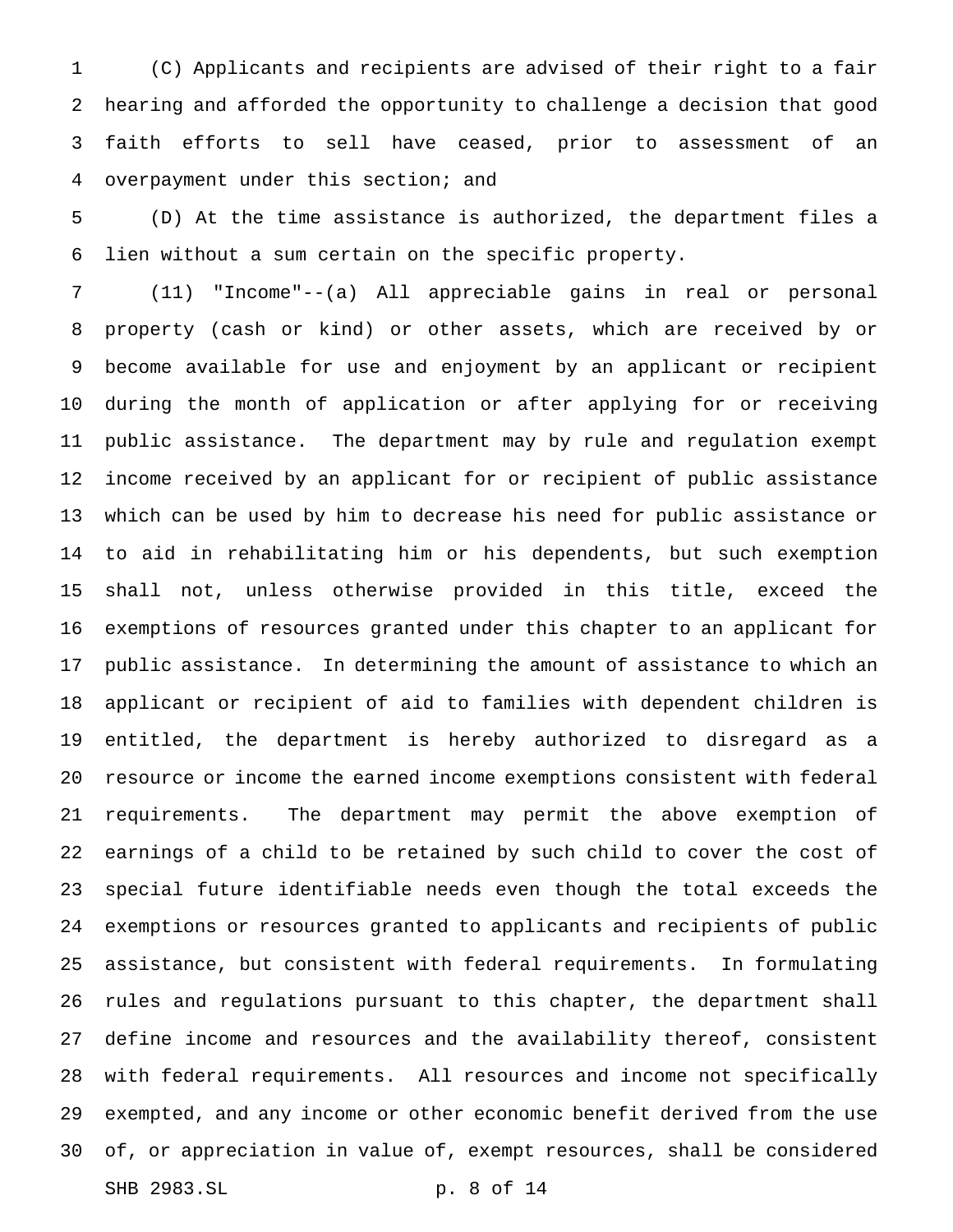in determining the need of an applicant or recipient of public assistance.

 (b) If, under applicable federal requirements, the state has the option of considering property in the form of lump sum compensatory awards or related settlements received by an applicant or recipient as income or as a resource, the department shall consider such property to be a resource.

 (12) "Need"--The difference between the applicant's or recipient's standards of assistance for himself and the dependent members of his family, as measured by the standards of the department, and value of all nonexempt resources and nonexempt income received by or available to the applicant or recipient and the dependent members of his family. (13) For purposes of determining eligibility for public assistance and participation levels in the cost of medical care, the department shall exempt restitution payments made to people of Japanese and Aleut ancestry pursuant to the Civil Liberties Act of 1988 and the Aleutian and Pribilof Island Restitution Act passed by congress, P.L. 100-383, including all income and resources derived therefrom.

 (14) In the construction of words and phrases used in this title, the singular number shall include the plural, the masculine gender shall include both the feminine and neuter genders and the present tense shall include the past and future tenses, unless the context thereof shall clearly indicate to the contrary.

 NEW SECTION. **Sec. 2.** (1) The department of social and health services shall implement a community work experience program for general assistance-unemployable (GA-U) recipients who are not expected to qualify for supplemental security income and who are judged physically and mentally able to perform and benefit from highly supervised noncompetitive public service work. The department shall

p. 9 of 14 SHB 2983.SL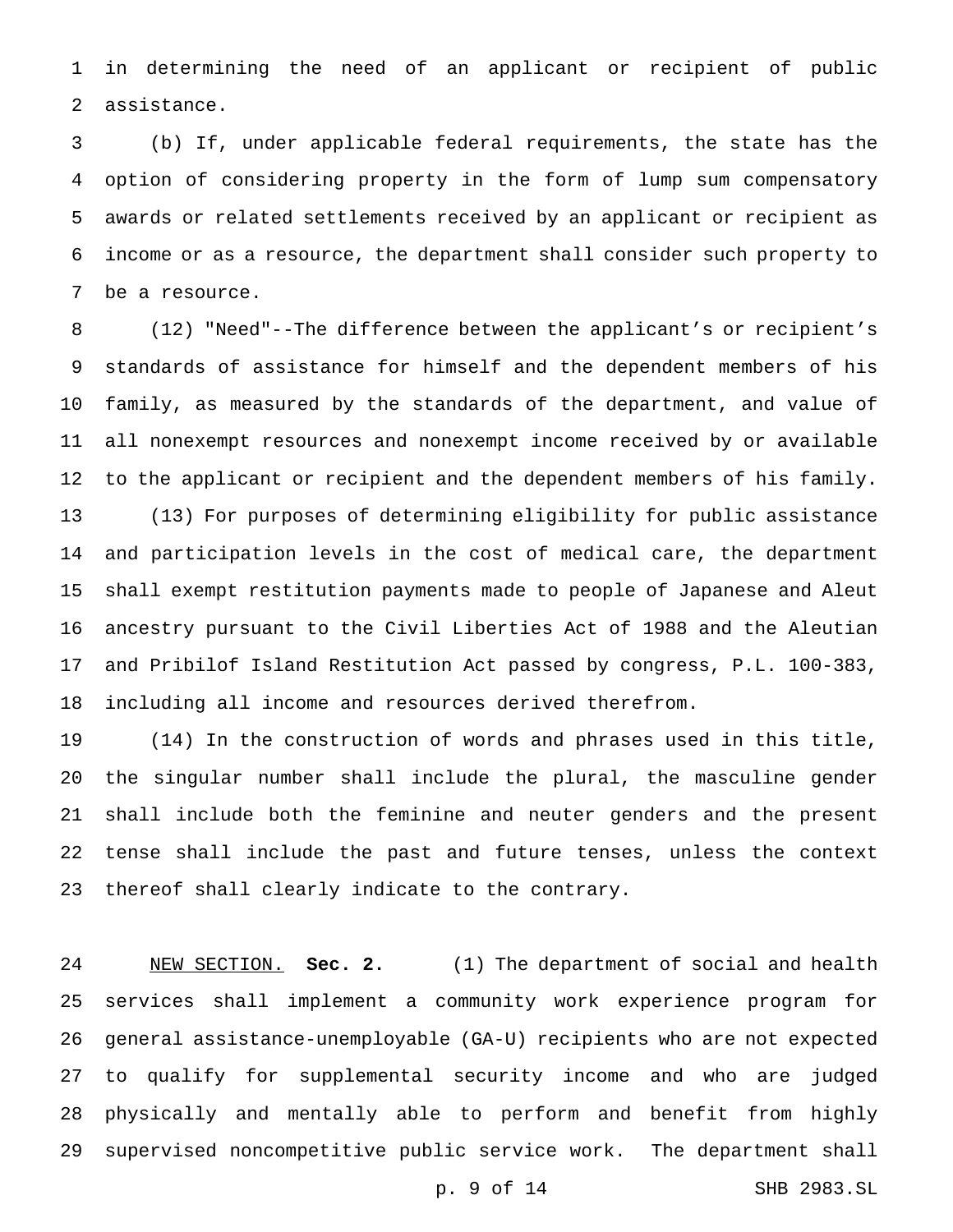identify these recipients upon their initial approval for GA-U and at each incapacity review as needed.

 (2) The program shall operate as a pilot project in three sites for a period of twelve months. There shall be one site in each of the three most populated counties in the state. The department, within available funds, shall refer recipients identified for participation in the program to determine their suitability to participate in the program. First priority for the program shall be recipients who have been on GA-U for twelve months or longer. Recipients deemed to be not appropriate for participation in the program shall be exempted.

 (3) A recipient identified as appropriate for participation shall be referred to the department or an agent designated by the department which, within available funds, shall contract with a referral agency to place the recipient in a work experience setting. The recipient shall be required, as a condition of GA-U eligibility, to perform community work experience, subject to the following conditions:

 (a) The community work experience shall be within the recipient's capabilities in light of his or her incapacity and not detrimental to his or her health or well-being;

 (b) The community work experience shall be performed under the auspices of a public or nonprofit placement agency which the referral agency deems to be appropriate based on the assessment. The placement agency shall be responsible for orienting, training, and supervising the recipient, and for providing information on performance to the referral agency;

 (c) The goals of the community work experience program shall be to provide opportunities for highly supervised noncompetitive employment and to develop the ability to perform gainful employment, consistent with the vocational assessment and may include methods for removing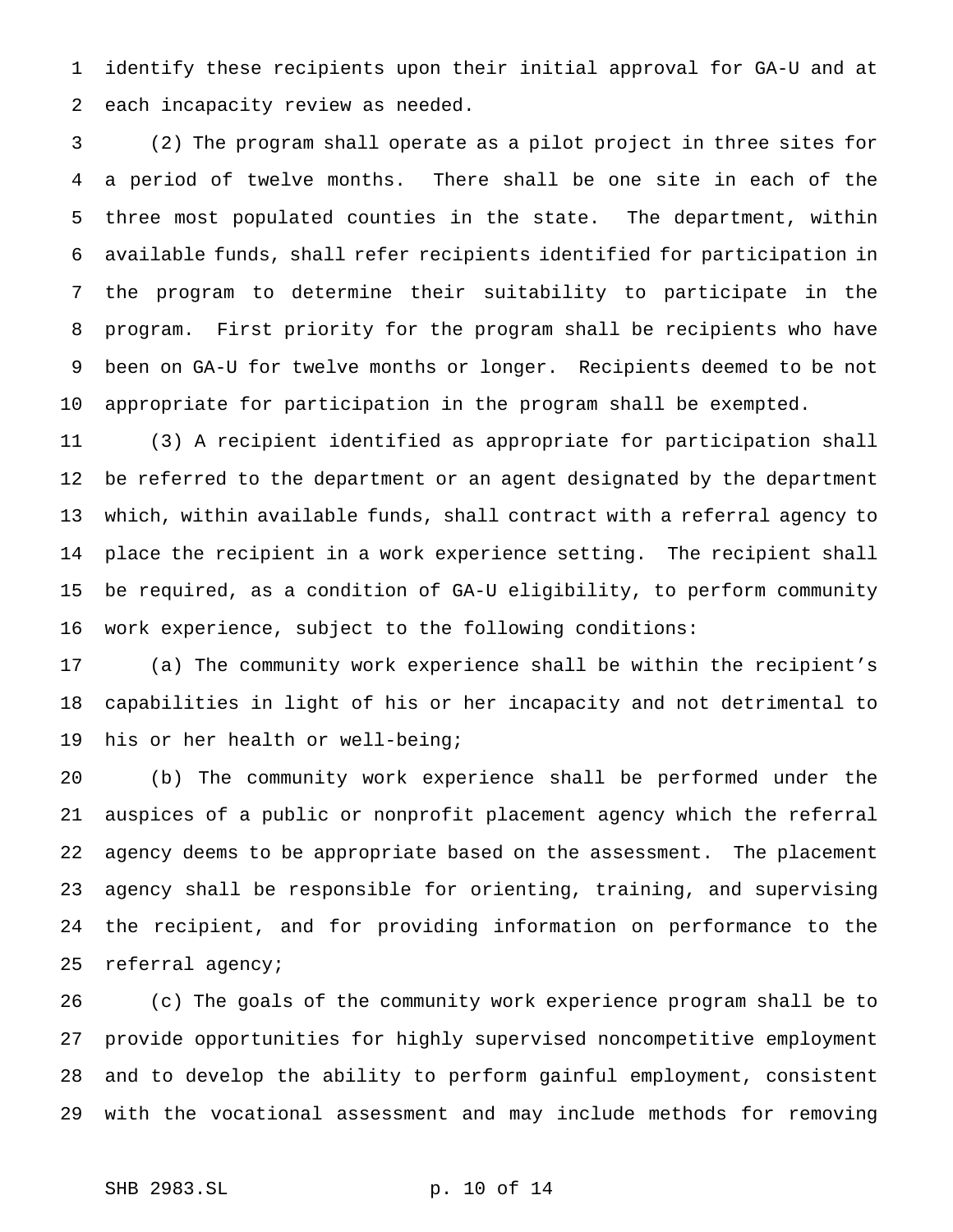barriers to employment, such as vocational rehabilitation services, job preparedness services, short-term training, and medical treatment;

 (d) Failure to participate in the program without good cause shall subject the recipient to the sanction process under RCW 74.04.005(6)(c). The department shall report to the house of representatives appropriations committee and the senate ways and means committee on the status of the community work program and its participants. The report shall include but is not limited to: Criteria for participation; exemptions granted; sanctions imposed for noncompliance; and statistics on the number and characteristics of the exempted, sanctioned, and participating populations. Data on characteristics shall include but is not limited to participant length- of-stay on the general assistance program, type of disability, and the type of work experience provided. The report shall be submitted to the committees by January 30, 1993;

 (e) If the placement agency determines that the recipient is incapable of performing the assigned community work experience, the recipient shall be evaluated for his or her fitness to continue in the program before being reassigned to another placement agency.

 **Sec. 3.** RCW 74.25.020 and 1991 c 126 s 6 are each amended to read as follows:

 (1) The department of social and health services is authorized to contract with public and private employment and training agencies and other public service entities to provide services prescribed or allowed under the federal social security act, as amended, to carry out the purposes of the jobs training program. The department of social and health services has sole authority and responsibility to carry out the job opportunities and basic skills training program. No contracting entity shall have the authority to review, change, or disapprove any

p. 11 of 14 SHB 2983.SL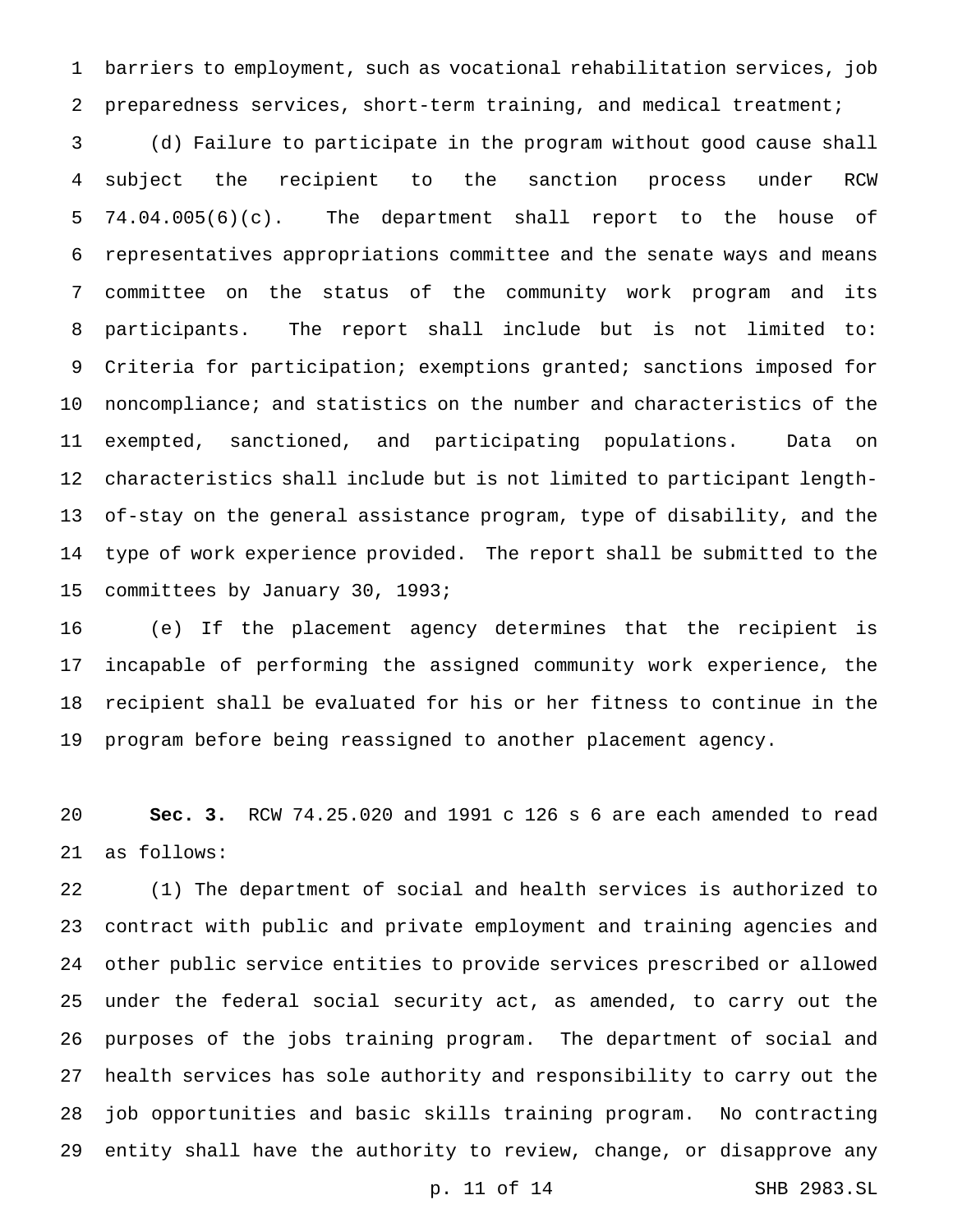administrative decision, or otherwise substitute its judgment for that of the department of social and health services as to the application of policies and rules adopted by the department of social and health services.

 (2) To the extent feasible under federal law, the department of social and health services and all entities contracting with it shall give first priority of service to individuals volunteering for program 8 participation: PROVIDED, That the department shall require nonexempt parents under age twenty-four to actively participate in orientation, 10 assessment, and either education, vocational training, or employment 11 programs. At least one nonexempt parent in the aid to families with dependent children-employable program shall actively participate in 13 orientation, assessment, and either job search, education, training, or 14 employment. Social services shall be offered to participants in 15 accordance with federal law. The department shall adopt appropriate 16 sanctions to ensure compliance with the requirements and policies of 17 this chapter.

 (3) The department of social and health services shall adopt rules under chapter 34.05 RCW establishing criteria constituting circumstances of good cause for an individual failing or refusing to participate in an assigned program component, or failing or refusing to accept or retain employment. These criteria shall include, but not be limited to, the following circumstances: (a) If the individual is a parent or other relative personally providing care for a child under age six years, and the employment would require the individual to work more than twenty hours per week; (b) if child care, or day care for an incapacitated individual living in the same home as a dependent child, is necessary for an individual to participate or continue participation in the program or accept employment, and such care is not available, and the department of social and health services fails to provide such SHB 2983.SL p. 12 of 14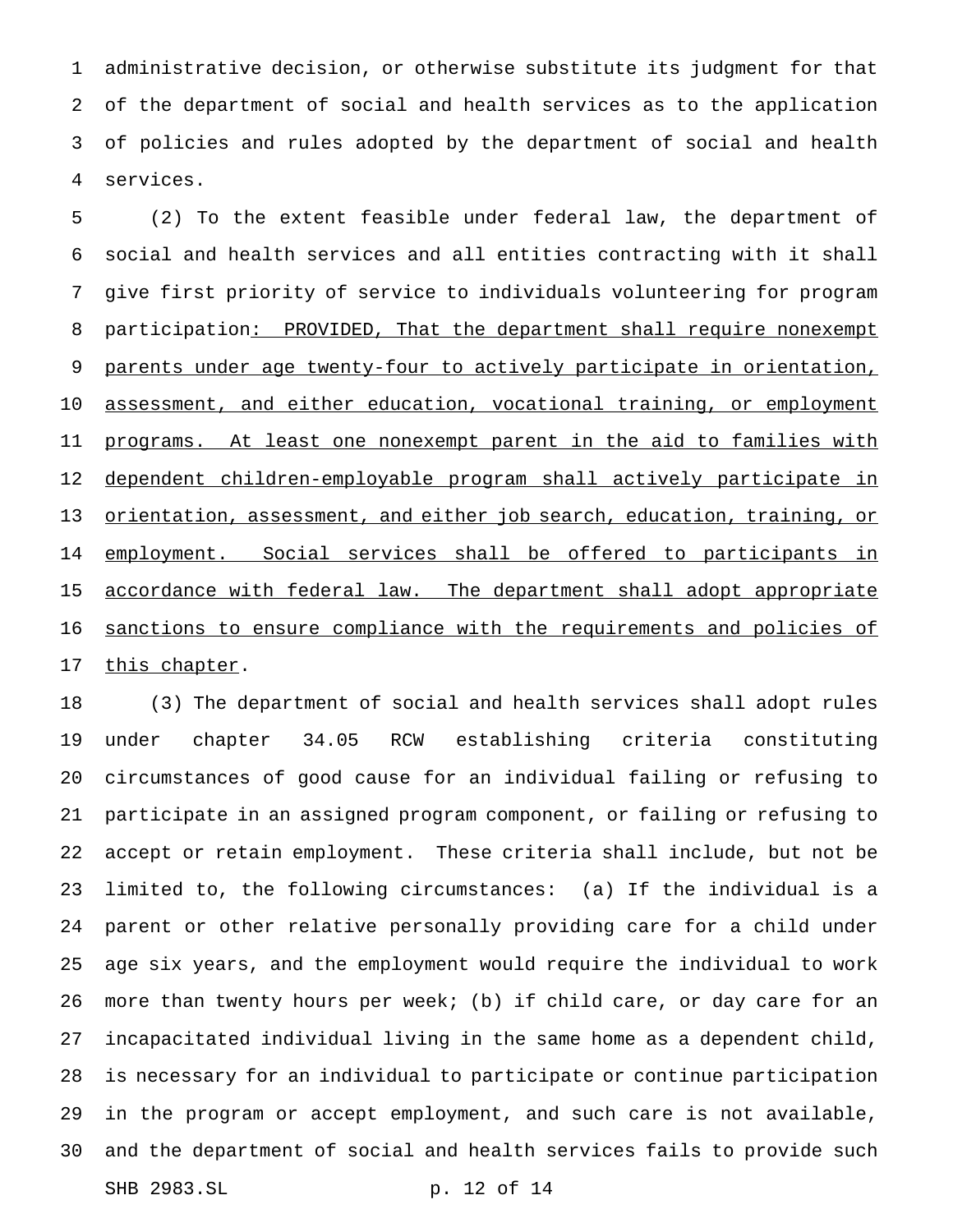care; (c) the employment would result in the family of the participant experiencing a net loss of cash income; or (d) circumstances that are beyond the control of the individual's household, either on a short-term or on an ongoing basis.

 (4) The department of social and health services shall adopt rules under chapter 34.05 RCW as necessary to effectuate the intent and purpose of this chapter.

8 \* NEW SECTION. Sec. 4. If specific authority to expend funds to implement this program, referencing this act by bill number, is not provided in the operating appropriations act, this act shall be null 12 and void.

**\*Sec. 4 was vetoed, see message at end of chapter.**

14 \*NEW SECTION. Sec. 5. This act is necessary for the immediate preservation of the public peace, health, or safety, or support of the state government and its existing public institutions, and shall take effect April 1, 1992.

**\*Sec. 5 was vetoed, see message at end of chapter.**

Passed the House March 6, 1992. Passed the Senate March 11, 1992. Approved by the Governor April 1, 1992, with the exception of certain items which were vetoed. Filed in Office of Secretary of State April 1, 1992.

Note: Governor's explanation of partial veto is as follows:

2 T am returning herewith, without my approval as to sections 4 and<br>3 5. Substitute House Bill No. 2983, entitled: 5, Substitute House Bill No. 2983, entitled:

 "AN ACT Relating to job training or work experience for public assistance recipients."

 Substitute House Bill No. 2983 contains a null and void clause that refers to an unfunded proviso in the budget, requiring the Department 8 of Social and Health Services to expend at least \$1.5 million on the<br>9 newly created work experience pilot program. Since the proviso is newly created work experience pilot program. Since the proviso is unfunded, I am vetoing the null and void clause (section 4) and directing the department to implement this program within available